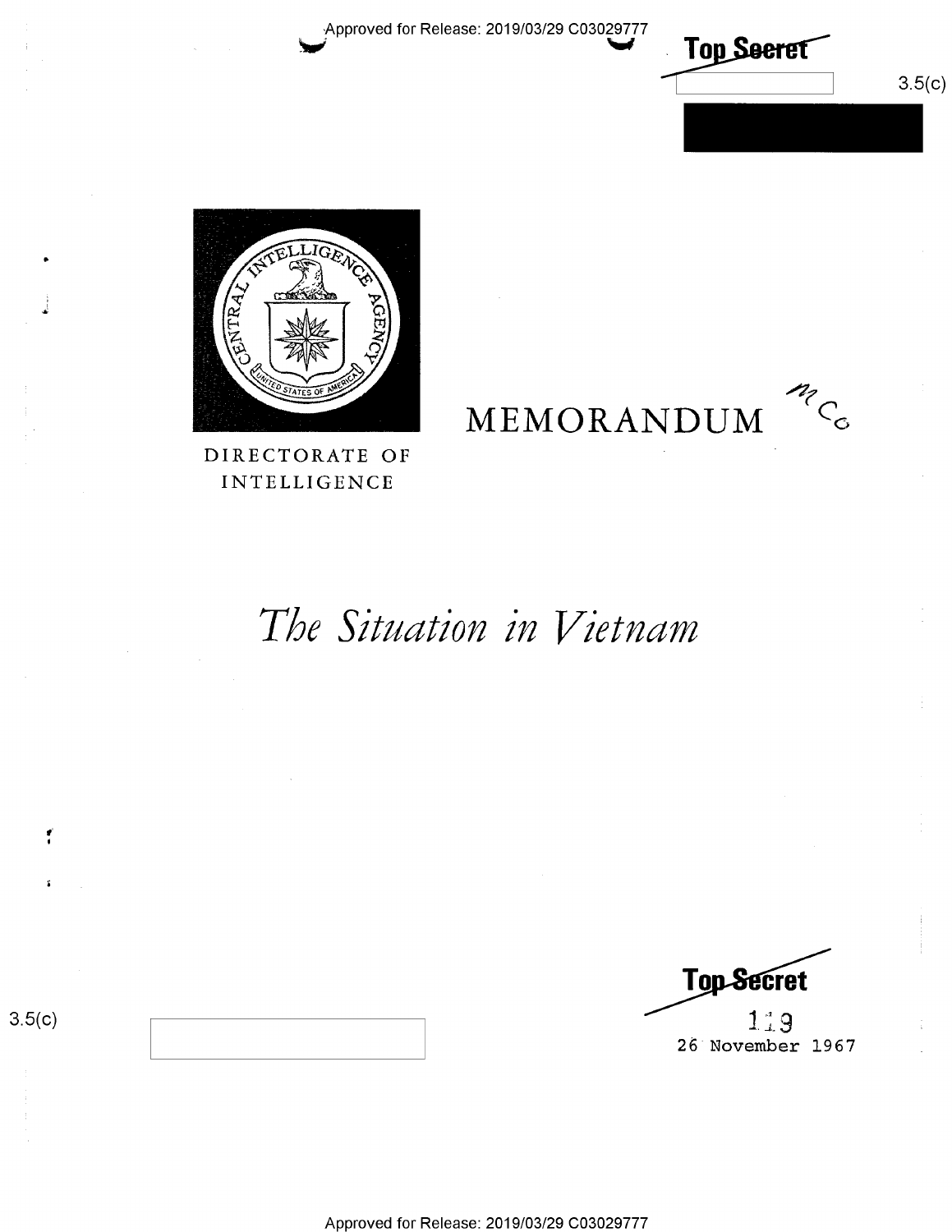$\frac{1}{3}$ 

 $\Delta \sim 1$ 

| WARNING                                                                                                                                                                                                                                                                                                                 |        | <b>HEAR</b>        |
|-------------------------------------------------------------------------------------------------------------------------------------------------------------------------------------------------------------------------------------------------------------------------------------------------------------------------|--------|--------------------|
| This document contains classified information affecting the national security<br>of the United States within the meaning of the espionage laws, US Code<br>l'itle 18. Sections 793, 794, and 798.<br>$\frac{\left\langle E_{\rm T} \right\rangle}{\left\langle \alpha \right\rangle \left\langle \alpha \right\rangle}$ |        | h<br>B             |
|                                                                                                                                                                                                                                                                                                                         | 3.5(c) | 鬬                  |
|                                                                                                                                                                                                                                                                                                                         |        | ļ.<br>联<br>E.<br>隱 |
|                                                                                                                                                                                                                                                                                                                         |        | I.<br>N<br>ţ.      |
|                                                                                                                                                                                                                                                                                                                         |        | すい 動物学             |
|                                                                                                                                                                                                                                                                                                                         |        |                    |

Lap Secret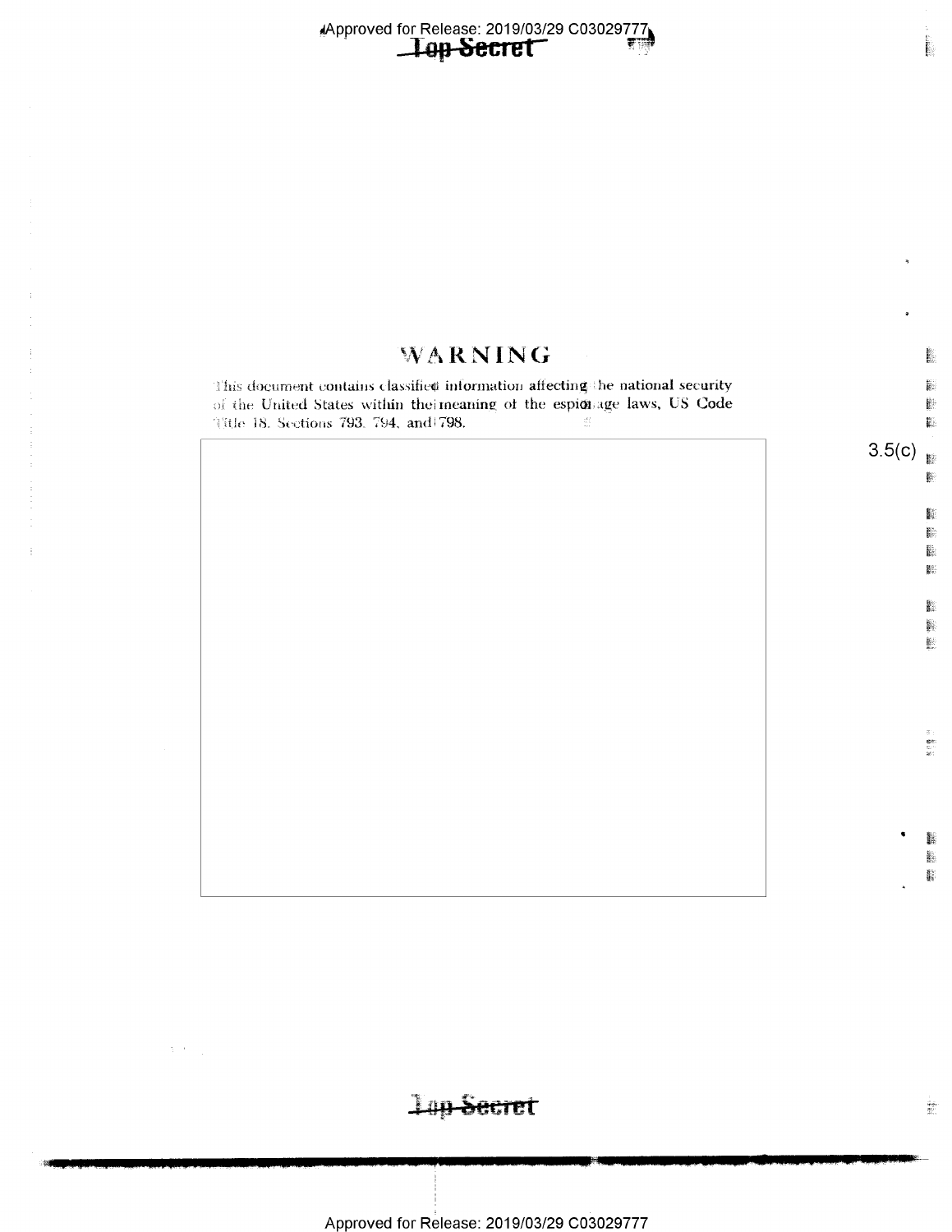Approved for Release: 2019/03/29 C03029777 3\_5(C) ; 1- .L \J 1. \J.l\_'l\JJ.\.l\_'1 J. \

 $\sim$  5.5(¢)  $\sim$  5.5( $\sigma$ )

 $3.5(c)$ 

Information as of 1600 26 November 1967

#### HIGHLIGHTS

I. The Military Situation in South Vietnam: Only scattered contacts have been reported in the western highlands as enemy activity shifted to coastal II Corps (Paras. l-6). On 24-25 November enemy forces shelled or attacked 38 South Vietnamese installations<br>in the provinces of IV Corps (Paras. 7-9). Enemy in the provinces of IV Corps (Paras.  $7-9$ ). forces continue to be active in the northern III Corps province of Phuoc Long and, after a period of relative inactivity, have apparently increased their aggressive posture in Bien Hoa Province (Paras. 10-13). US forces in Quang Nam Province have evacuated over 11,000 persons from the area of their operation (Para. 14).

II. Political Developments in South Vietnam: The government has announced the appointment of Nguyen Van Huong as secretary general in the president's office and has established a l9—man Central Revolutionary Development Council to oversee the pacification program (Paras.  $1-2)$ ./

 $3.3(h)(2)$  $3.3(h)(2)$ 

A third, probably opposition-oriented, bloc in the lower house may be in the making (Para. 5). Former presidential candidate Tran Van Huong has refused to accept the chairmanship of the new Inspectorate and will apparently remain out of public life entirely (Paras. 6-9).

III. Military Developments in North Vietnam: There is nothing of significance to report.

IV. Other Communist Military Developments: There is nothing of significance to report.

V. Communist Political Developments: There is  $\degree$  nothing of significance to report.

|                                                       |            |                                                  | 3.3(h)(2)            |
|-------------------------------------------------------|------------|--------------------------------------------------|----------------------|
| the company of the age<br><b>Contractor</b><br>$\sim$ | $\cdot$    | the common state of the same state of the second | $3.5(c)$<br>$3.5(c)$ |
|                                                       | TOP SEGRET |                                                  |                      |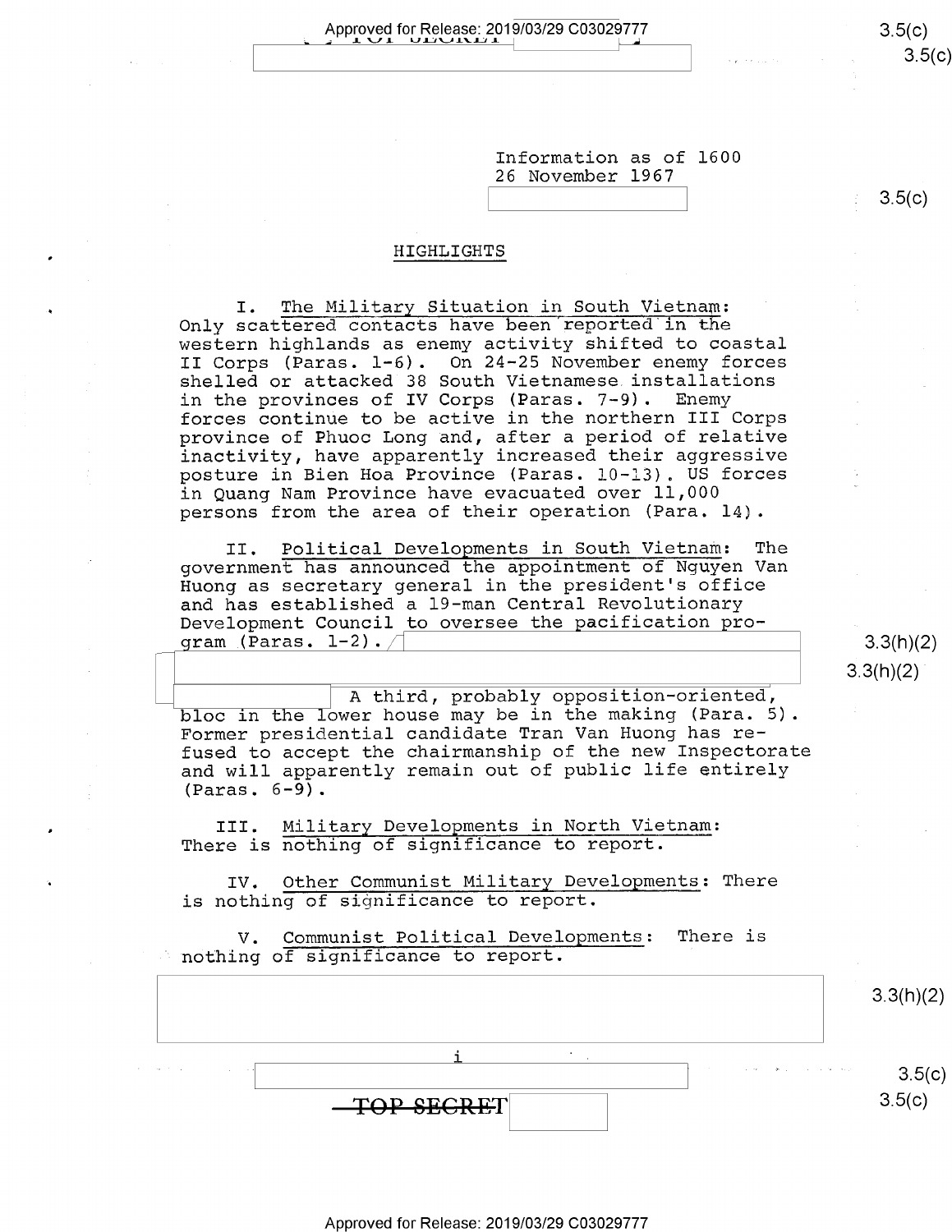Approved for Release: 2019/03/29 C03029777

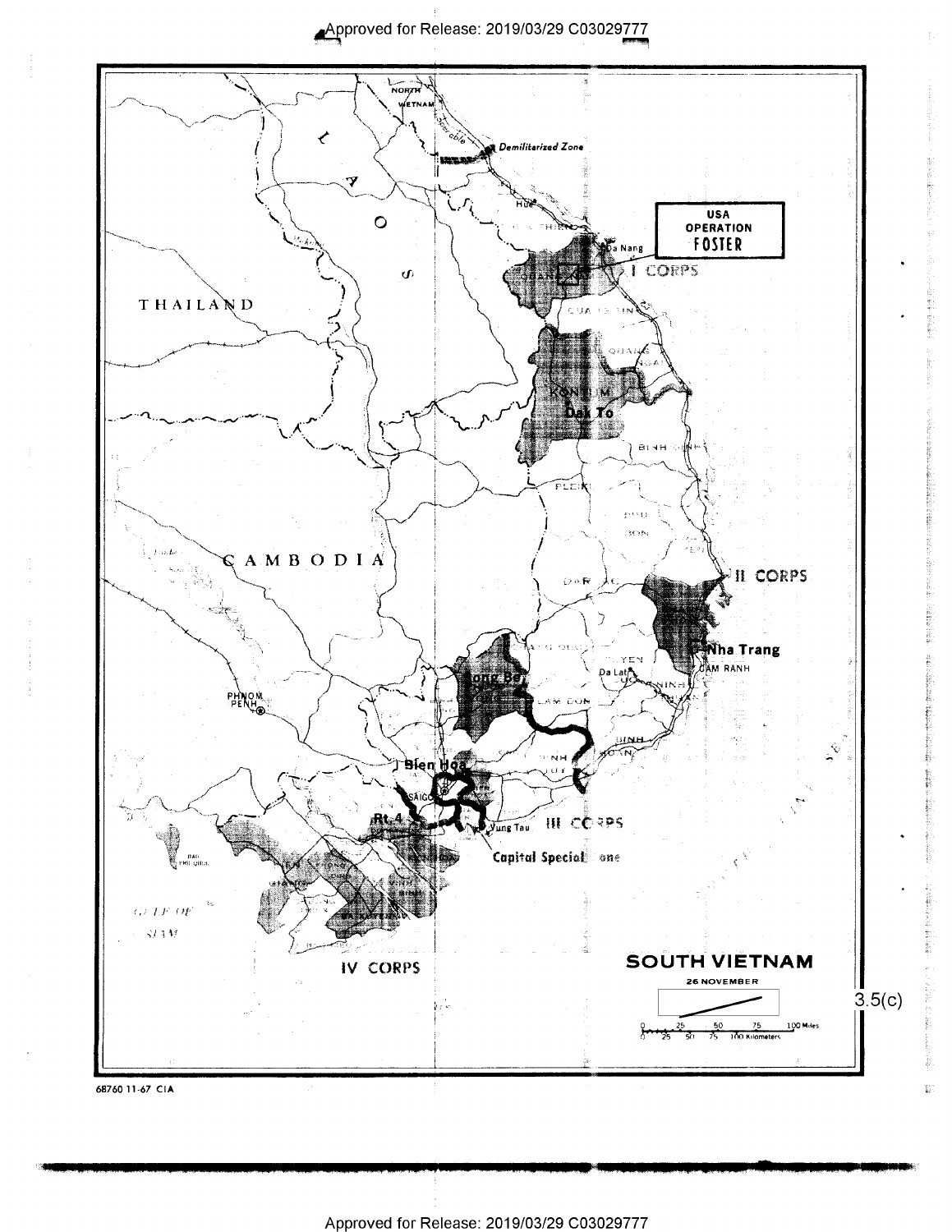$3.5(c)$  $3.5(c)$ 

3.3(h)(2)

### I. THE MILITARY SITUATION IN SOUTH VIETNAM

Approved for Release: 2019/03/29 C03029777

 $1$ ULALUNDI

bu?

l. Only scattered shellings and one minor contact were reported in the western highlands over the weekend as enemy activity increased elsewhere. enemy units in western Kontum--the lst Division, the 24th, the 66th, and the 174th regiments--are pulling back to the triborder area. suggest that major

2. On the morning of 26 November the Nha Trang Air Base complex received about 32 rounds of enemy 82—mm. mortar and 75—mm. recoilless rifle ordnance. The majority of the rounds impacted in the compound of the headquarters of the 5th US Special Forces Group which is located on the base. During the mortar barrage an enemy ground probe was made against the Special<br>Example: The Special Contracts of the military Forces camp, but was repelled. Twenty-nine US military personnel were wounded in this incident, and three transport aircraft were either destroyed or heavily<br>https://www.iki.cinama.ir.a.mor.damdamaged. Another eight aircraft received minor damage. No fueling facilities at the air base were damaged and the runways and airfield are operational; however, the ability of the US Special Forces Group to resupply Special Forces camps and operations has been temporarily impaired.

3. A reaction operation launched on the 26th by the US Special Forces has passed to the operational<br>control of the 9th Republic of Korea Division. Concontrol of the 9th Republic of Korea Division. Contact with an enemy force was established, and <sup>15</sup> of the enemy were killed in contrast to allied losses of only four killed and l5 wounded.

4. The The enemy unit responsible for the mortaring 3.3(h)(2)  $\qquad$  of the Nha Trang base was probably an element of the Sasa (1). Over the past several months there has been an upsurge of small unit and sappertype activities in the Mha Trang area and in the entire coastal region of Khanh Hoa Province.  $\qquad \qquad$  3.3(h)(2)

26 November 1967

 $I-1$ 

 $\overline{TOP$ - $BECRET$  3.5(c)

 $3.5(c)$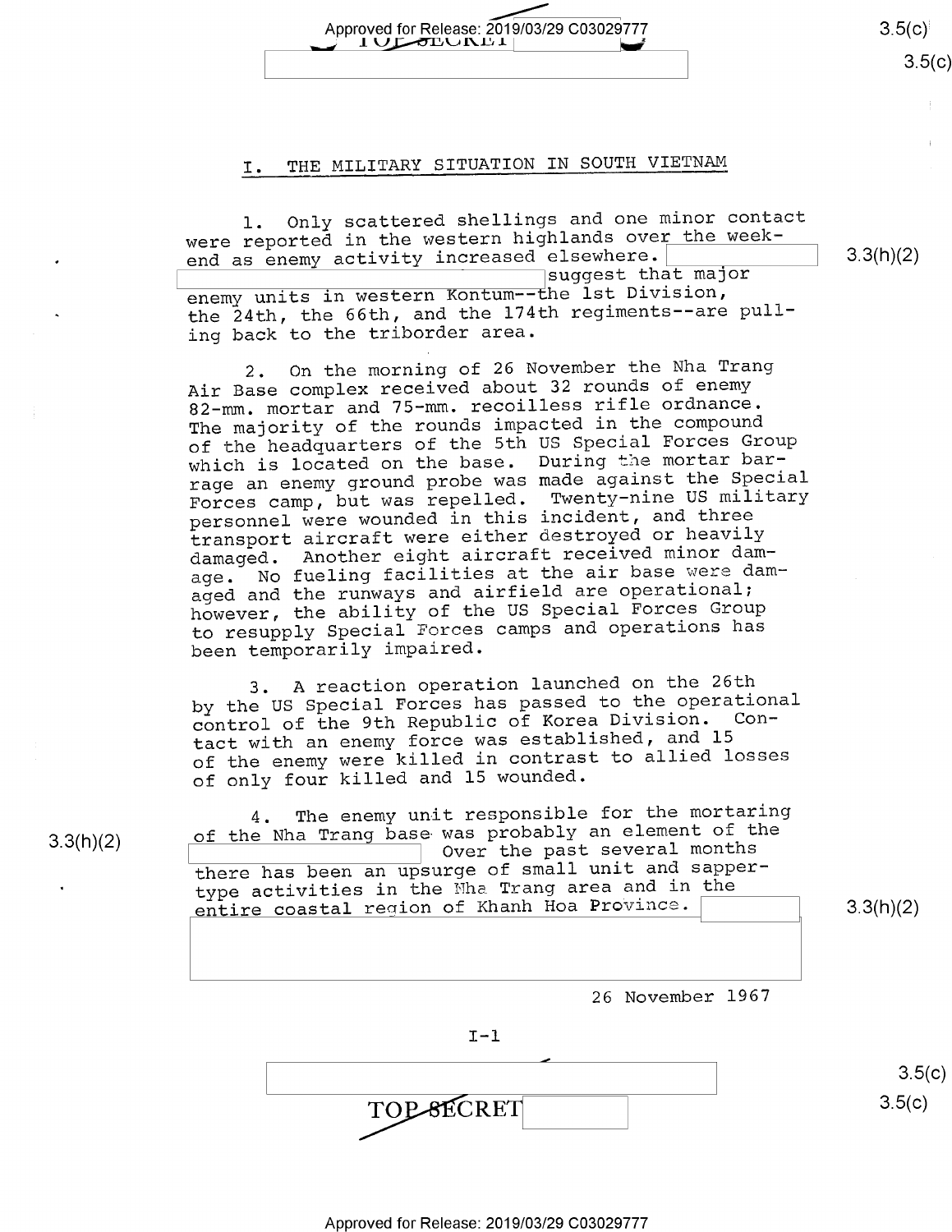၁.၁(၄)

Approved for Release: 2019/03/29 C03029777<br>
1 UI DEUINE 1 (3.5(c)<br>
2.5(c)<br>
Recent increases in enemy activity in Khanh<br>
ear to be aimed at undercutting the govern-<br>
Revolutionary Development program and at re-<br>
control of 5. Recent increases in enemy activity in Khanh<br>Hoa appear to be aimed at undercutting the govern-<br>ment's Revolutionary Development program and at re-<br>gaining control of population lost to the government.<br>In recent months,

<sup>6</sup>. There are some indications that the enemy<br>is planning to further increase sabotage activities<br>in the Nha Trang area, which has been the focus for<br>Viet Cong terrorist and sapper activity in II Corps<br>for the past three

#### Activity in IV Corps

7. Enemy forces in IV Corps are continuing to<br>demonstrate their ability to conduct coordinated<br>harassment of government installations. During the<br>night of 24 November and into the early morning hours<br>of 25 November, enemy

I-2 26 November l967 TOP SECRET

3.3(h)(2)

 $3.5(c)$  $3.5(c)$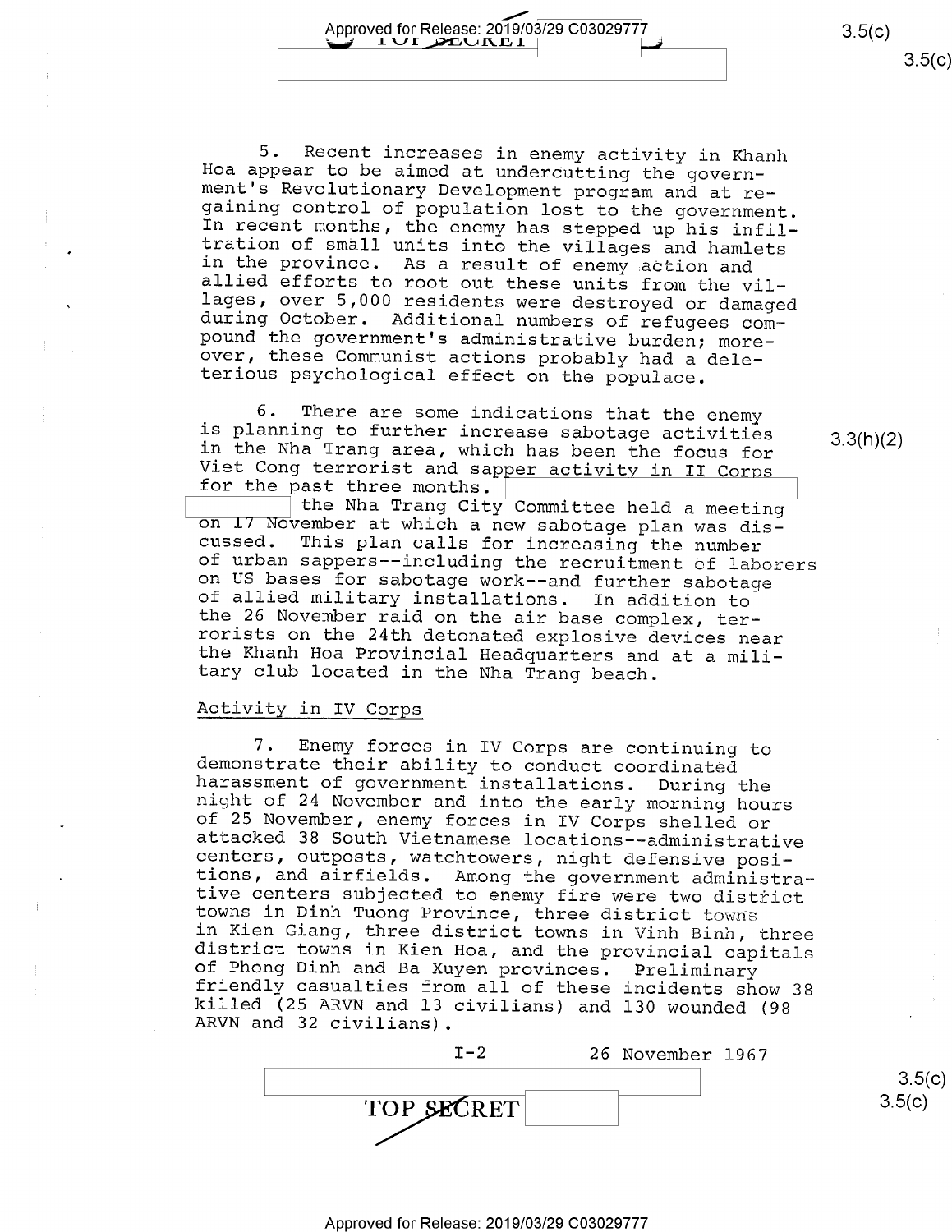$3.5(c)$ ၁.၁(၄)

8. In conducting these attacks the enemy ex- pended at least 308 mortar rounds and an unknown number of recoilless rifle rounds. In addition, the enemy interdicted Highway #4 in Dinh Tuong Province in ll locations.

Approved for Release: 2019/03/29 C03029777

'

9. There have been periodic surges of con-<br>centrated enemy activity in IV Corps since late Oc-<br>tober but, until the last few days, each series of<br>coordinated actions has been confined to a single<br>province. The more widely

#### Enemy Pressure on Northern III Corps

10. In III Corps on 25 November small unit contacts continued in the Song Be area.

3.3(h)(2)

 $3.3(h)(2)$ 

11. On 25 November elements of the 275th Regi-<br>ment assaulted an ARVN outpost two and a half miles<br>southeast of Song Be. The outpost--manned by one ARVN<br>company--succeeded in repulsing an estimated two enemy<br>companies and

12. At almost the same time as the attack on<br>the outpost, enemy forces launched apparently coordinated<br>mortar barrages on the district town of Phuoc Binh and<br>on two ARVN bases in the Song Be area. Friendly<br>casualties in th

l3. Elsewhere in III Corps, a battalion of Viet- namese soldiers made contact on 24 November with an enemy force about l5 miles northeast of the city of Bien Hoa. After a one-hour firefight, in which the



 $3.5(c)$  $3.5(c)$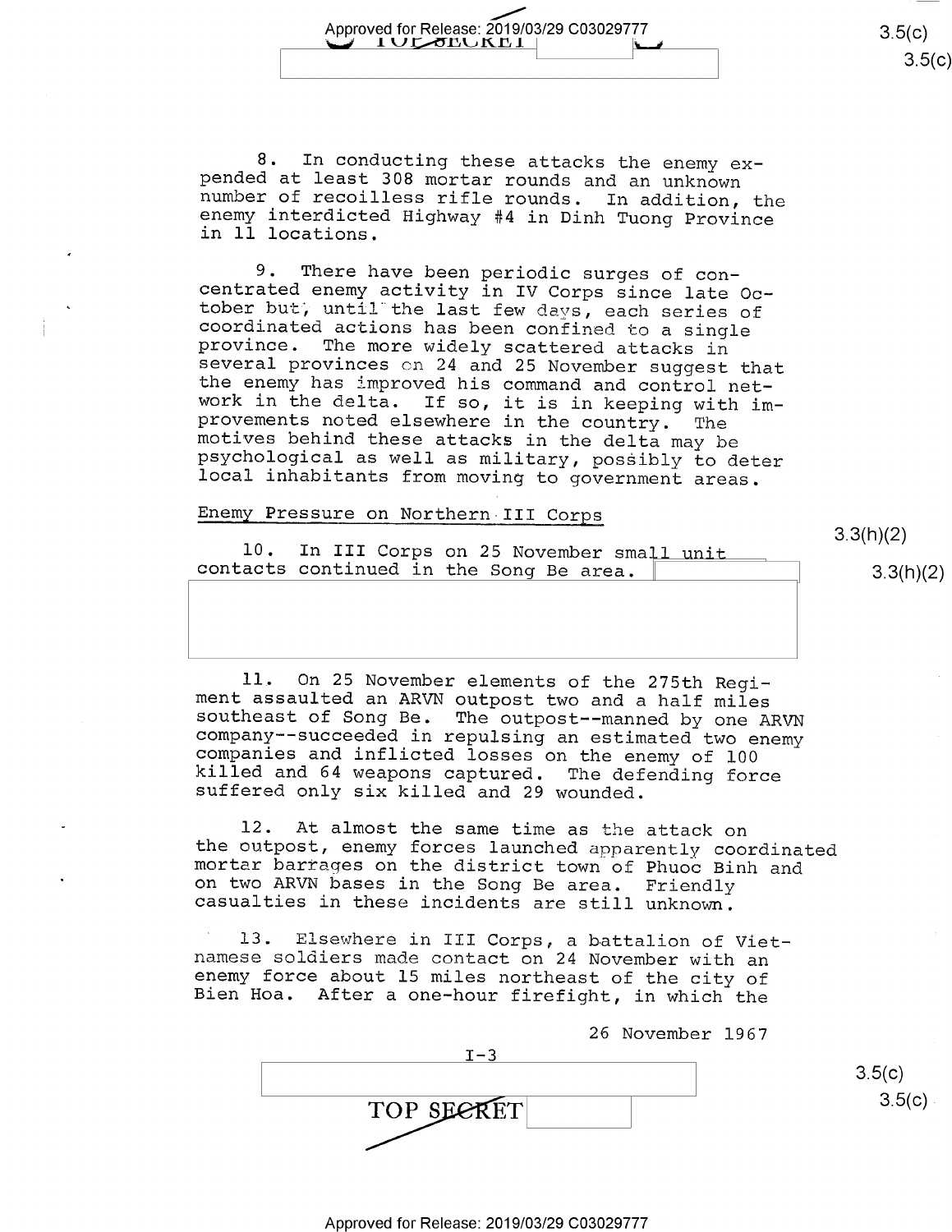allied force received artillery and air support, the enemy withdrew with unknown losses. Friendly forces, however, suffered 28 killed, l2 wounded, l2 missing and lose 29 weapons. Later, on the morning of 26 No-vember, enem mately 15 miles southeast of Bien Hoa City. On this<br>occasion the enemy directed harassing fire into a<br>US artillery fire support base, the Long Thanh Dis-<br>trict headquarters, three Vietnamese Army outposts,<br>and two villages <sup>3</sup>Vietnamese soldiers, and 10 civilians).

#### Refugees Generated by US Operations in Quang Nam Province

l4. As of 26 November, US forces in Operation FOSTER in Quang Nam Province have evacuated over ll,283 persons and 87 tons of rice from their operational Approximately 5,400 persons and 21 tons of rice have<br>been evacuated from the operational area to temporary<br>refugee camps located at An Hoa, the district seat of<br>Duc Duc District; an additional 5,900 persons and 66<br>tons of district town of Dai Loc District. Vietnamese dis-<br>trict officials report that there are now approximately<br>15,000 refugees clustered around these two towns. In<br>this clearing operation, US forces have destroyed over<br>5,500 s

26 November l967

| T – 4      |        |
|------------|--------|
|            | 3.5(   |
| TOP SECRET | 3.5(c) |

 $3.5(c)$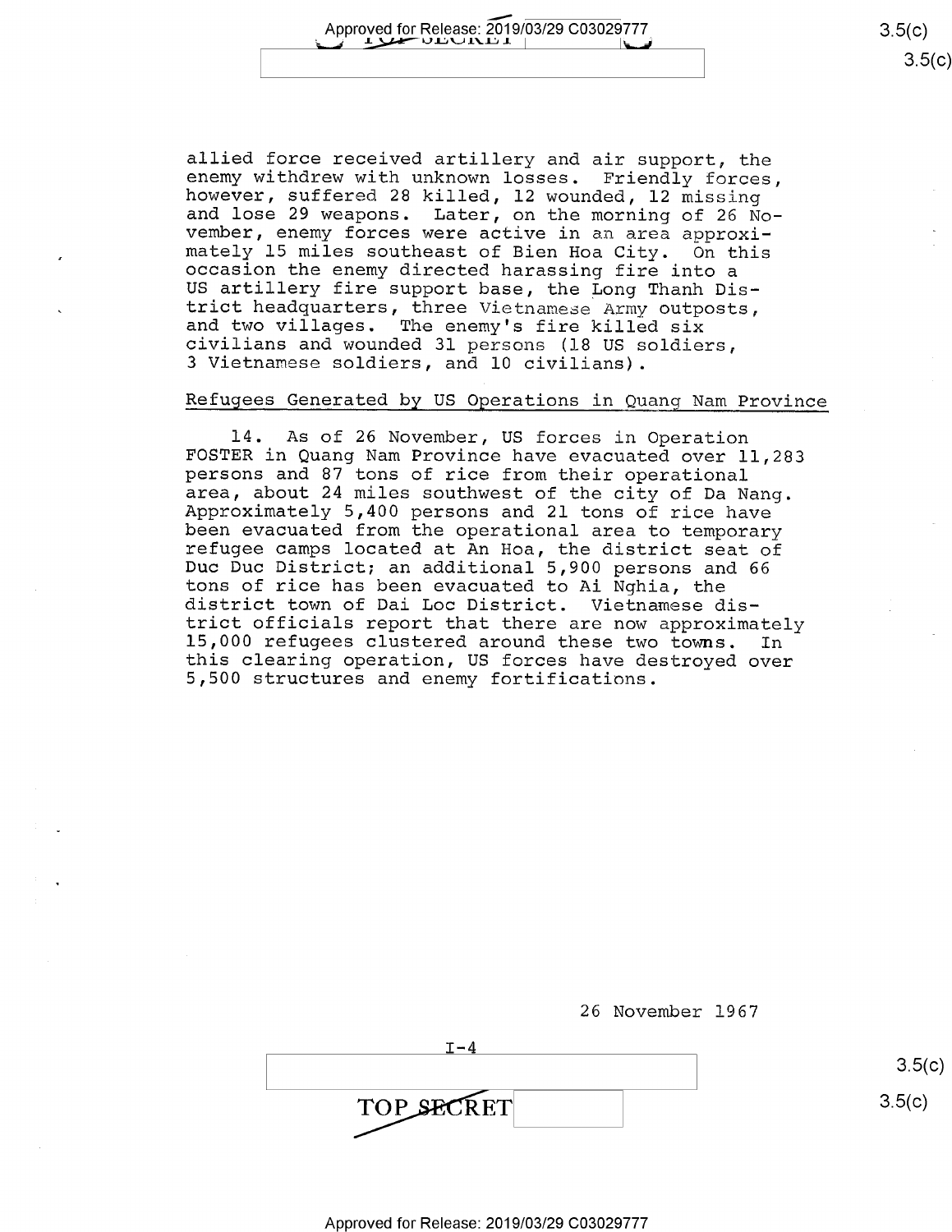## II. POLITICAL DEVELOPMENTS IN SOUTH VIETNAM

1. On 25 November the government announced the<br>appointment of Nguyen Van Huong, an adviser to Pres-<br>ident Thieu and his campaign manager during the elec-<br>tion, as secretary general in the president's office.<br>His duties in

2. Also announced was the formation under Prime<br>Minister Loc of a Central Revolutionary Development<br>Council to oversee all aspects of the pacification<br>effort. The 19-man council, according to the announce-<br>ment, will inclu

3.3(h)(2)

| $TT-1$     | 26 November 1967 |
|------------|------------------|
|            | 3.5(c)           |
| TOP SECRET | --<br>3.5(c)     |
|            |                  |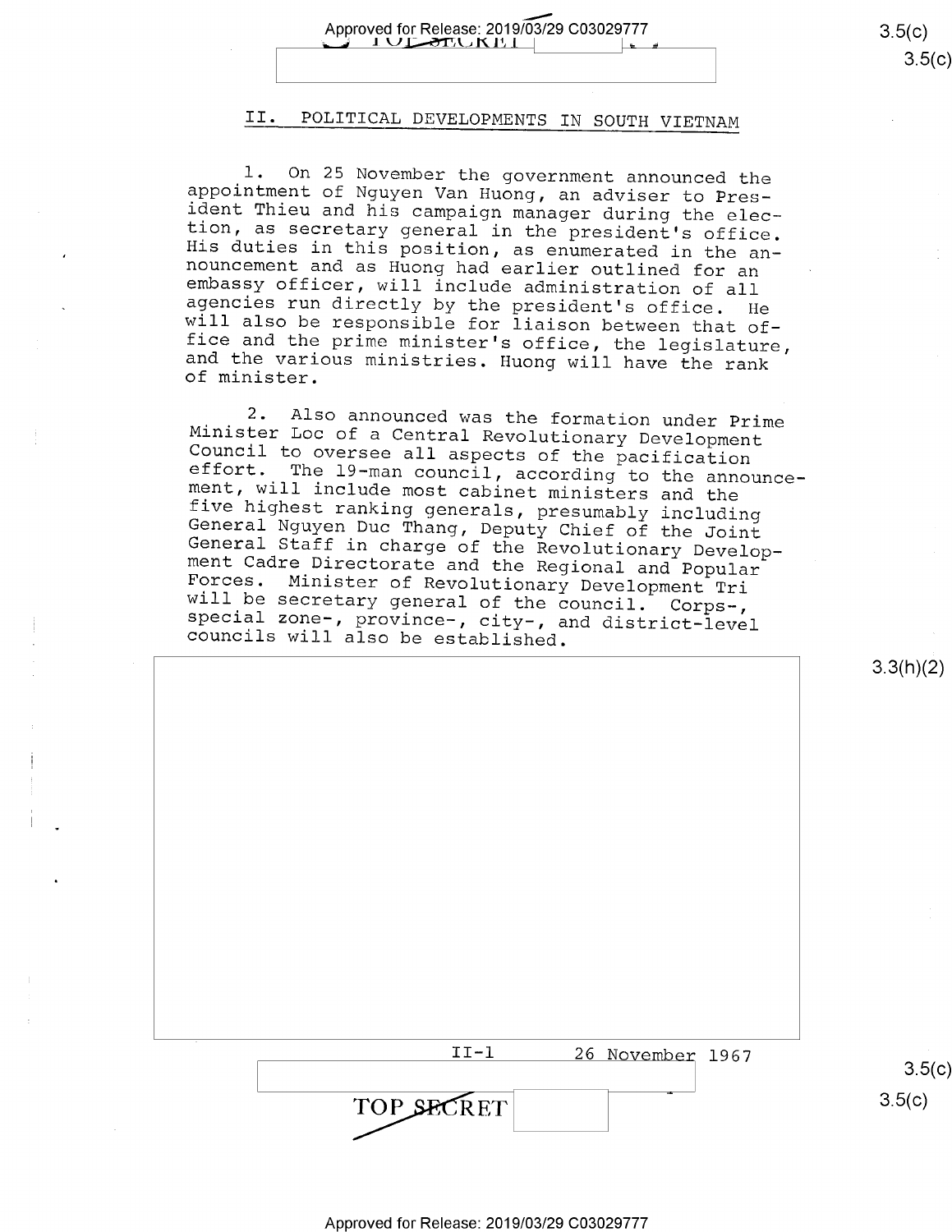Approved for Release: 2019/03/29 C03029777 3.5(c) IUL OLUNLI

### Possible Third Lower House Bloc

5. A third bloc in the lower house may be in the making and could be the beginning of a concerted opposition movement in the house. Au Truong Thanh, a former economy minister in the Ky cabinet who was disqualified as a presidential candidate, told a US Government officer on 20 November that he and a few colleagues are attempting to form a bloc of independent deputies. He mentioned Saigon deputies Nguyen Trong Nho and Ho Huu Tuong as participating in the establishment of the bloc. In view of Thanh's opposition activities and the professed antagonism of Nho and Tuong to the government, it would appear that the proposed bloc is intended as an opposition grouping to counterbalance the essentially progovernment Democratic and Farmer—Worker—Soldier Blocs.

## Tran Van Huong on the New Government

6. Former presidential candidate Tran Van Huong has turned down the government's offer of a position at the head of the new Inspectorate and apparently intends to hold to his earlier announced decision to remain out of the new government. Both President Thieu and Vice President Ky had hoped to persuade Huong to accept the Inspectorate chairmanship, particularly because corruption, which the new body has been set up especially to investigate, has been Huong's special interest and was one of his prime campaign issues.

7. During a conversation with an embassy officer on 24 November, however, Huong said he had refused the post because, "as long as there are people in this country who feel they are above the law," a body like the Inspectorate can do little more than go after corrupt officials at the lowest levels. District and even province officials could be pursued, he said, but "their higher ranking protectors" could not be touched.

8. Huong also confirmed earlier reports that he had been offered and had refused the prime ministership. He portrayed this position in the new government set-up as one wedged in among the president, the National Assembly, and the generals and indicated he would have been dissatisfied with being merely an executor of the president's policies.

| エエニワ       | 26 November 1967 |  |
|------------|------------------|--|
| -          |                  |  |
| TOP SECRET |                  |  |

 $3.5( c)$ <br>3.5(c)

 $3.5(c)$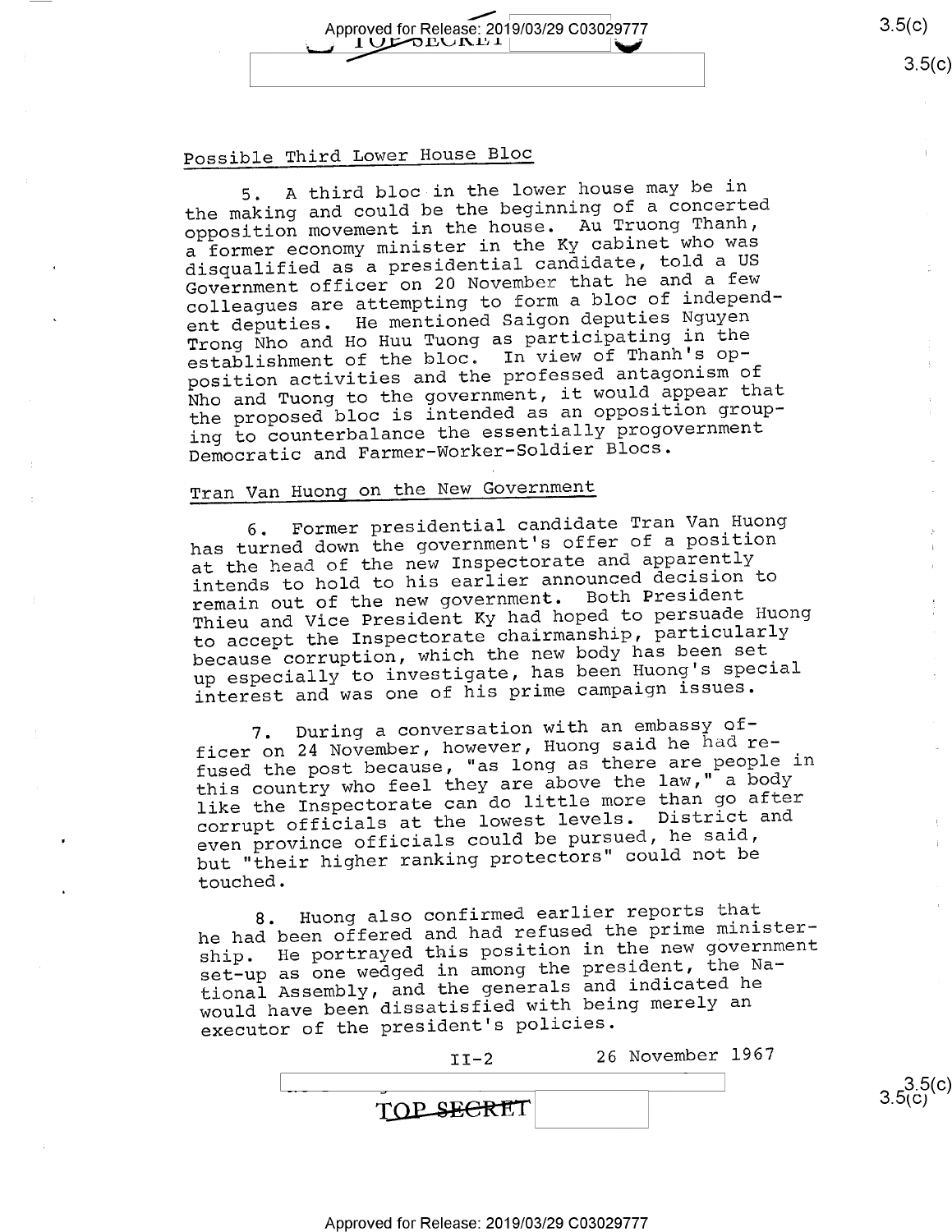

၁.၁(၄)

9. Huong gives the new cabinet a life span of only six months, claiming that it is merely a transitional body. As for his own future, he is apparently content to remain out of public life,<br>apparently content to remain out of public life, observing the political scene from a distance and occasionally consulting with younger political figures who often come to him for advice.





 $3.5(c)$  $3.5(c)$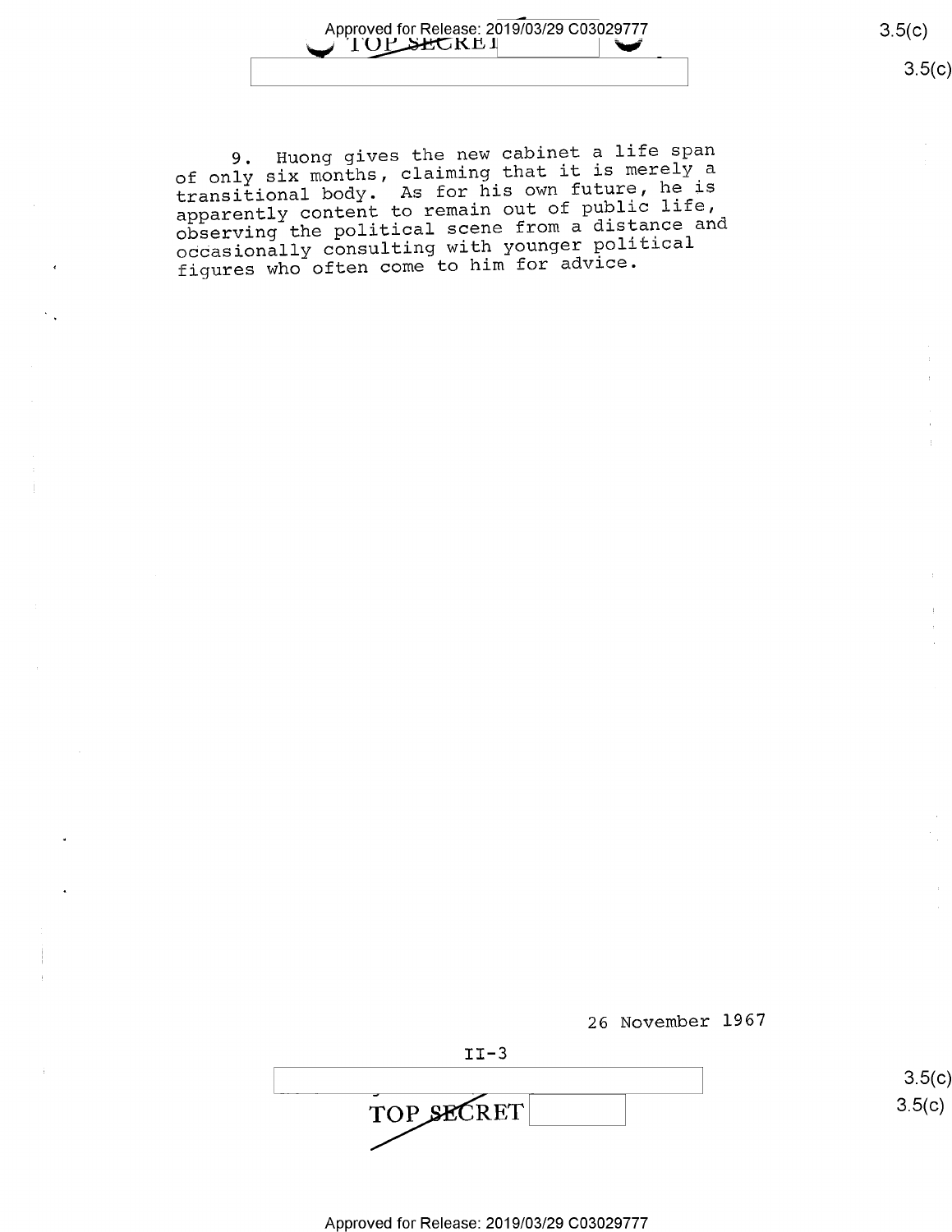Approved for Release: 2019/03/29 C03029777  $\begin{bmatrix} 3 & 3 \end{bmatrix}$  3.5(C) Approved for Release:

3.5(c

# III. MILITARY DEVELOPMENTS IN NORTH VIETNAM IV. OTHER COMMUNIST MILITARY DEVELOPMENTS

## V. COMMUNIST POLITICAL DEVELOPMENTS

 $\mathbf{r}$ 

1. There is nothing of significance to report.

26 November 1967

III—IV—V - l TOP SECRET 3.5(c) TOPSECRET 3.5(c)

 $3.5(c)$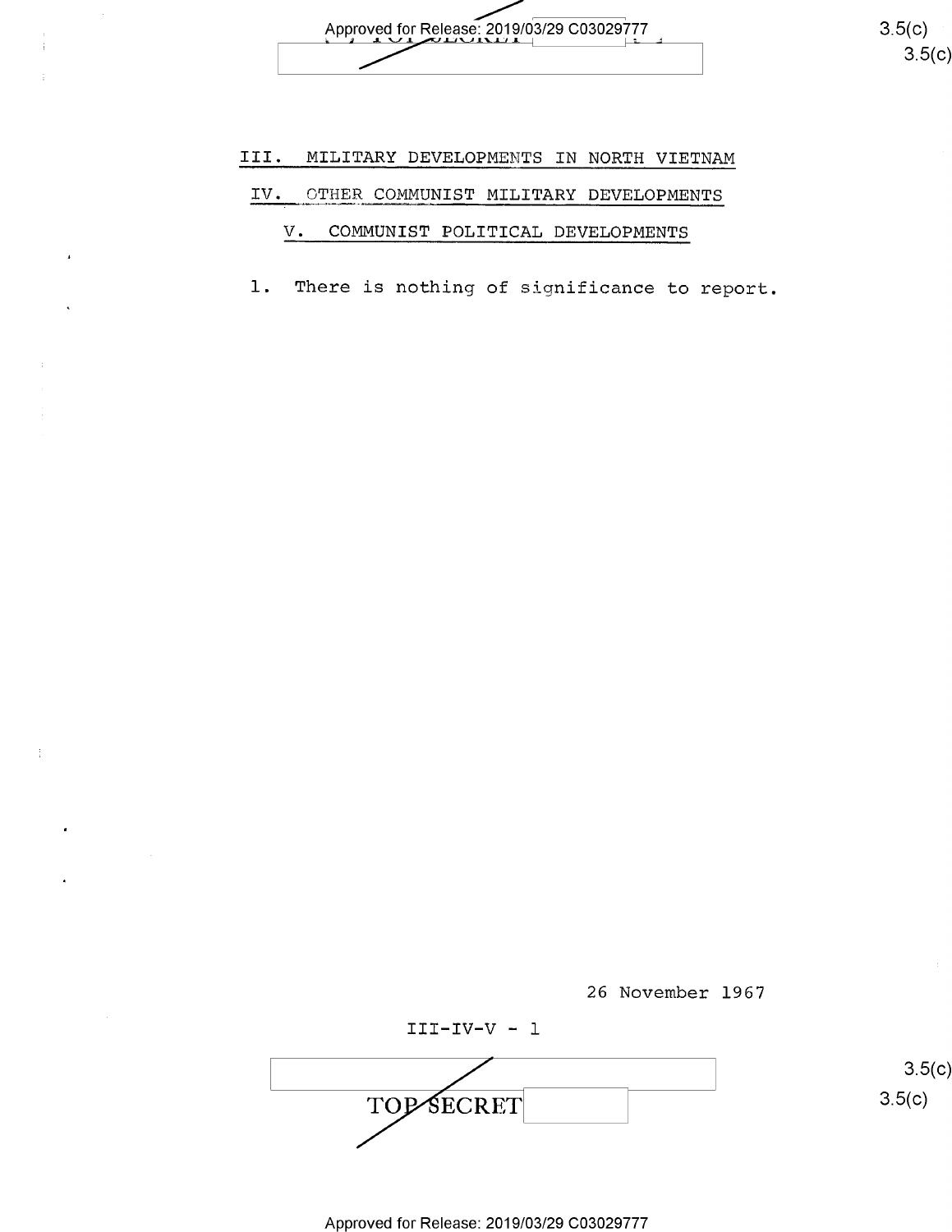| Approved for Release: 2019/03/29 C03029777 |  |
|--------------------------------------------|--|
| <b>COLLUM SECKET</b>                       |  |
|                                            |  |
|                                            |  |

 $3.5(c)$ <br> $3.5(c)$ 

 $3.3(h)(2)$ 

26 November 1967

$$
\verb|VI-l|
$$

 $3.5(c)$  $3.5(c)$